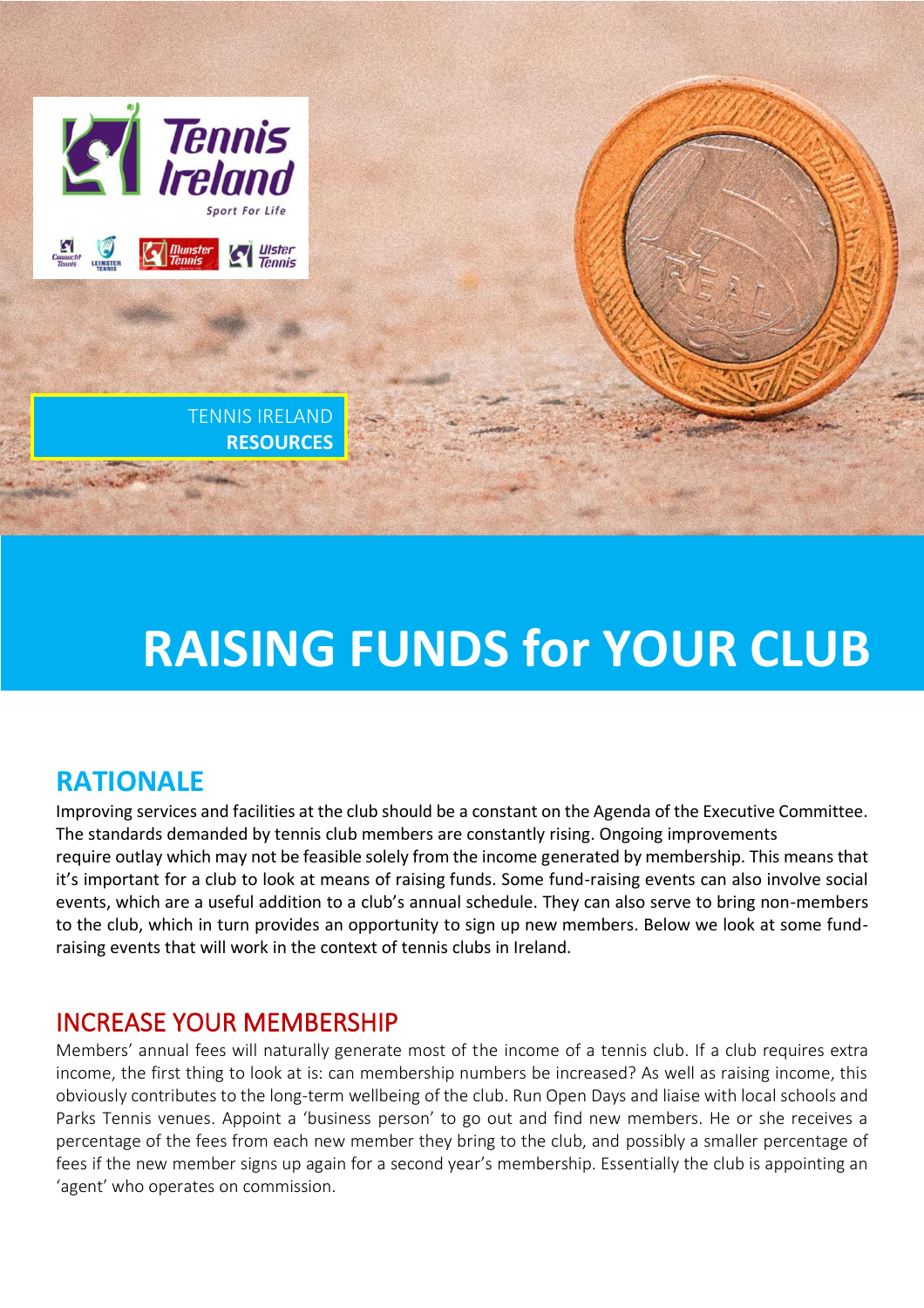### GOVERNMENT GRANTS

The Sports Capital Grants Scheme provides major funding to tennis clubs – over 5 million euro in 2022. It should be your first port of call if you are looking at big developments at the club – new courts, replacing floodlighting, extending the clubhouse etc. For details go to sportscapitalprogramme.ie.

### OTHER GRANT SCHEMES

Local Sports Partnerships provide grants for specific programmes that might be run at the club. It's well worth regularly checking the website of your LSP. You can find contact details of LSPs at sportireland.ie.



#### IN PREPARATION…

Before you run any events at the club, it's vital that you ensure that licenses (for raffles or draws) are

sorted. The correct insurance needs to be in place. And adequate supervision must be organized, taking Vetting requirements into account.

### PLANNING

Detailed advance planning makes success more likely in any activity, and club fundraising is no exception.



Develop an annual schedule well in advance. A sub-committee should be formed solely to look after this aspect of the club's business.

#### **SHARED ACCESS**

Tennis Ireland works with Shared Access, which leases space at tennis clubs for wireless communication infrastructure (e.g. placing equipment on lighting poles). For details – contact Tennis Ireland.



*The additional investment from our relationship with Shared Access has helped fund the addition of an indoor dome with three courts. Like most clubs, we're always looking at different options to develop our revenue streams – and certainly Shared Access investment has made a difference to our club"*

Templeogue LTC.

*"Shared Access investment at Brookfield has been pivotal in enabling us to continually improve facilities at the club over the years. Our next target is to renew our court surfaces…The Investment from our agreement with Shared Access will help drive this new project…"* Brookfield LTC.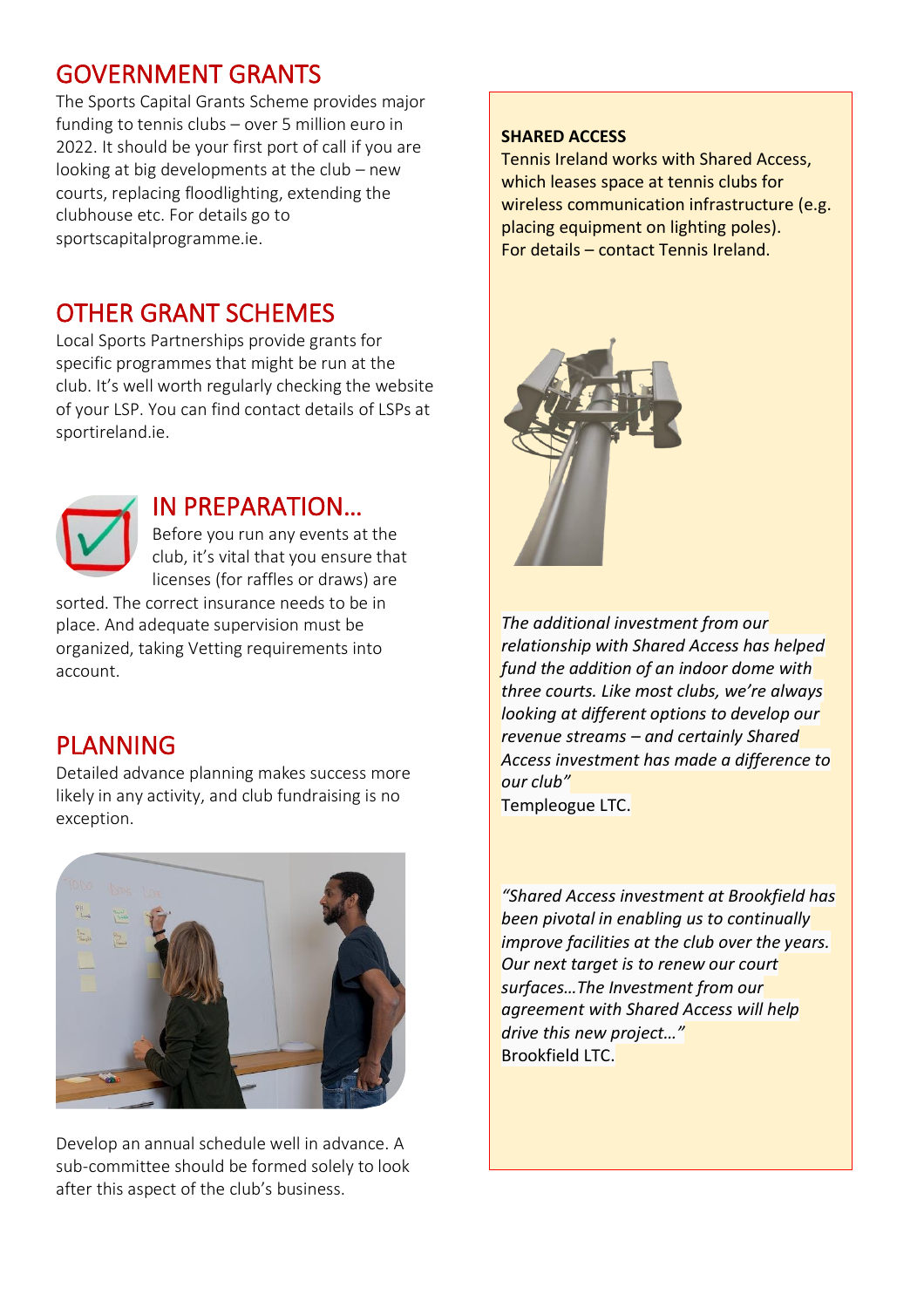# 20 IDEAS FOR RAISING FUNDS

- Does your club have a hall/meeting room that could be hired out for junior discos, fashion shows, musical bingo, to the local bridge club or Active Retirement Association?
- Could you make the club facilities available to a charity to raise money for the organization? This will generate media coverage and get some new people on the courts, who can be targeted for membership.



■ Organize a raffle/draw around the area, with a free family membership as the main prize. Get the contact details of everyone who enters the draw, and invite them to the prizegiving at the club, which then becomes an enrolment opportunity.

- Sell life membership (or alternatively a ten-year membership) for a multiple of the regular annual fee.
- Contact your local supermarket/s, and ask to be allowed to do a till collection to raise money for the club.
- Develop a range of good quality clubbranded clothing, which can be sold to members at a profit.



- If your club website and/or Facebook page is heavily visited, could you sell advertising space to local businesses?
- Tennis balls are the game's biggest consumable. Make it easy for players to have good tennis balls to hand by selling them at the club.
- Organise an Open Tournaments at your club. It wil bring in entry fees, and provide opportunities to raise funds through the sale of food and drink, raffles and social nights.
- Organise an exhibition match at the club with BJK/Davis Cup players. Sell tickets to the tennis, and have a 'Meet the Players' ticketed social event after the tennis.



- Instead of 'court number 1', name the court after a local business which is prepared to pay an annual fee.
- Organise an annual club dinner, where you present prizes to members and run a raffle.
- A table quiz can raise significant funds, while also providing a social event for members. Members should be encouraged to invite non-members – another recruitment opportunity.
- Sign up with a local sports shop for a voucher/discount scheme. When a member shows their discount card at the shop, they receive a 5% discount, and the club receives 5% of the value of the sale.



- Run a tennis marathon to raise funds – could be a themed fancy-dress event, or old-style tennis clothing and racquets.
- Windbreaks provide great opportunities to sell advertising. There are companies that will supply and print windbreaks to your specification.